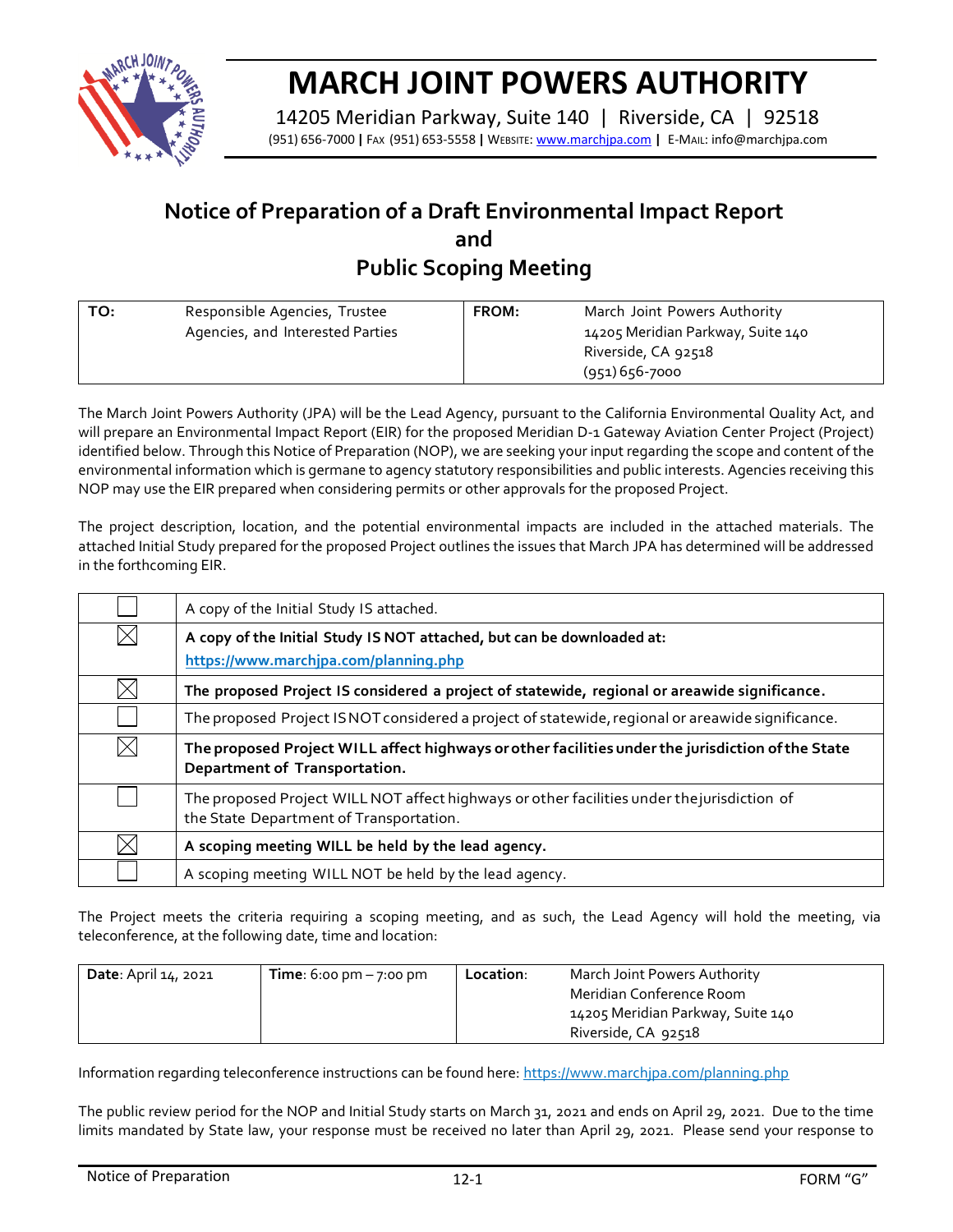Jeffrey M. Smith, AICP, at the address shown above by Thursday, April 29, 2021, 5:00 pm, PST. Please include the name of a contact person in your agency.

| <b>Project Title:</b>       | Meridian D-1 Gateway Aviation Center Project                                                                                                                                                                                                                                                                                                                                                                                                                                                                                                                                                                                                                                                                                                                                                                                                                                                                                                                                                                                                                                                                                                                                                                                                                                                                                                                                                                                                                                                                                                                                                                                                                                                                                                                                                                                                                                                                                                             |
|-----------------------------|----------------------------------------------------------------------------------------------------------------------------------------------------------------------------------------------------------------------------------------------------------------------------------------------------------------------------------------------------------------------------------------------------------------------------------------------------------------------------------------------------------------------------------------------------------------------------------------------------------------------------------------------------------------------------------------------------------------------------------------------------------------------------------------------------------------------------------------------------------------------------------------------------------------------------------------------------------------------------------------------------------------------------------------------------------------------------------------------------------------------------------------------------------------------------------------------------------------------------------------------------------------------------------------------------------------------------------------------------------------------------------------------------------------------------------------------------------------------------------------------------------------------------------------------------------------------------------------------------------------------------------------------------------------------------------------------------------------------------------------------------------------------------------------------------------------------------------------------------------------------------------------------------------------------------------------------------------|
| <b>Project Applicant:</b>   | Meridian Park D-1, LLC                                                                                                                                                                                                                                                                                                                                                                                                                                                                                                                                                                                                                                                                                                                                                                                                                                                                                                                                                                                                                                                                                                                                                                                                                                                                                                                                                                                                                                                                                                                                                                                                                                                                                                                                                                                                                                                                                                                                   |
| <b>Project Location:</b>    | The Meridian D-1 Gateway Aviation Center (Project) site consists of<br>approximately 64 acres within March Joint Powers Authority (JPA) land use<br>jurisdiction. In addition, the Project includes an off-site component<br>consisting of approximately 23 acres within March Air Reserve Base (ARB),<br>and less than one acre within public right-of-way. In total, the Project area<br>consists of approximately 88 acres (Project area). The Project site is located<br>in the southeastern portion of the March JPA planning area, west of Heacock<br>Street, and southwest of the intersection of Heacock Street and Krameria<br>Avenue (refer to Figure 1, Project Location, of the attached Initial Study).<br>The eastern boundary of the Project site abuts Heacock Street, and extends<br>west to the existing airport tarmac/taxiway within March ARB. The southern<br>boundary abuts existing warehouse operations, while the northern boundary<br>abuts the March ARB Fire Department facility. Interstate 215 (I-215) is<br>located approximately 1 mile west of the Project site.                                                                                                                                                                                                                                                                                                                                                                                                                                                                                                                                                                                                                                                                                                                                                                                                                                                       |
|                             | The Project area is located within portions of three parcels, designated as<br>Assessor's Parcel Numbers (APNs) 294-170-010, 294-170-006, and 294-160-<br>001, as well as right-of-way within Heacock Street (no APN). The latitude<br>and longitude of the approximate center of the Project site is 33°52'40"<br>North and 117°14'49" West. The Project site is located in Township 3 South,<br>Range 4 West, including Sections 25 within the Riverside East 7.5-minute<br>quadrangle, as mapped by the U.S. Geological Survey.                                                                                                                                                                                                                                                                                                                                                                                                                                                                                                                                                                                                                                                                                                                                                                                                                                                                                                                                                                                                                                                                                                                                                                                                                                                                                                                                                                                                                       |
| <b>Project Description:</b> | The proposed Project consists of two development components, the Air<br>Cargo Center Component and the Off-Site Component. The Air Cargo<br>Center Component would include development of a gateway air cargo<br>center, including the construction of an approximate 201,200-square-foot<br>cargo building with 9 grade-level loading doors, 42 truck dock positions, 90<br>trailer storage positions, and 214 employee parking stalls. The Air Cargo<br>Center Component would also include development of an approximate<br>69,620-square-foot maintenance building with grade-level loading door<br>access and 42 employee parking stalls. Additionally, the Project would<br>construct a parking apron sized to accommodate commercial cargo<br>airplanes, and would provide an expansion of the existing taxiway/tarmac to<br>accommodate aircraft access to the cargo building.<br>The proposed<br>development layout for the Air Cargo Center Component is shown in Figure<br>4 of the attached Initial Study. The Off-Site Component of the Project would<br>include construction of features on land owned by March ARB, as well as<br>work within the public right-of-way along Heacock Street. Work to be<br>completed within March ARB would occur within six work areas, as described<br>in the Initial Study project description and shown on Figure 5 of the Initial<br>Study.<br>The proposed Project would also include the construction of various utility<br>improvements within the site, including water, wastewater, natural gas, and<br>electrical facilities, as well as stormwater facilities and an underground<br>detention basin.  The proposed Project would remove an existing security<br>fence and construct a new security fence around the northerner and<br>southern boundary of the Project site, and a tilt-up screenwall along the<br>eastern boundary of the site. Vehicular access to the site would occur at a |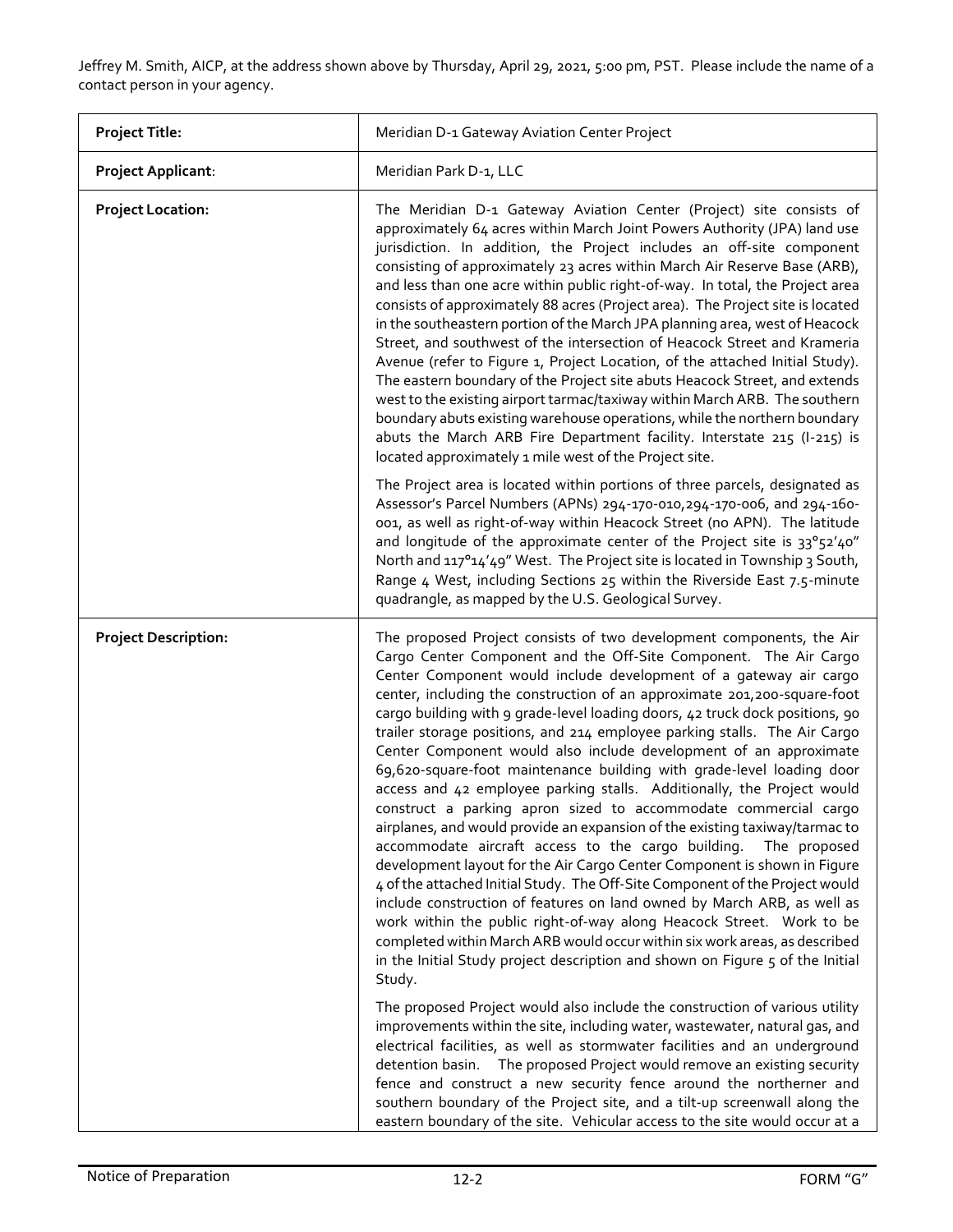|                                                                               | new signalized entrance along Heacock Street, aligned with the existing<br>Lowe's distribution facility entrance.                                                                                                                                                                                                                                                                                                                                                                                                                                                                               |
|-------------------------------------------------------------------------------|-------------------------------------------------------------------------------------------------------------------------------------------------------------------------------------------------------------------------------------------------------------------------------------------------------------------------------------------------------------------------------------------------------------------------------------------------------------------------------------------------------------------------------------------------------------------------------------------------|
|                                                                               | Once constructed, the Project is anticipated to average 17 flights per day,<br>with operations occurring 6 days a week. The air freight cargo would be<br>transferred from the planes to the cargo building, where the cargo would be<br>placed onto trucks and conveyed to distribution centers; this process would<br>also occur in reverse, from a distribution center to the cargo building. The<br>maintenance building would provide mobile maintenance for planes and<br>trucks.                                                                                                         |
|                                                                               | The following approvals would be required for the proposed Project:                                                                                                                                                                                                                                                                                                                                                                                                                                                                                                                             |
|                                                                               | Zoning Designation: The Project site has not been assigned a zoning<br>designation; therefore, to be consistent with the current General Plan<br>land use designations of Aviation (AV), the proposed Project is<br>requesting a zoning designation of Aviation (AV) for the approximate<br>64-acre Project site.                                                                                                                                                                                                                                                                               |
|                                                                               | Plot Plan: A plot plan approval is required to construct the Project.<br>Refer to Project Description above.                                                                                                                                                                                                                                                                                                                                                                                                                                                                                    |
| California Environmental<br><b>Protection Agency Hazardous Waste</b><br>List: | The Project site is identified within the State Water Resources Control Board<br>GeoTracker Database as a Military Cleanup Site. The Project site is identified<br>within the Department of Toxic Substance Control EnviroStor database as<br>being located adjacent to a Federal Superfund site per the California<br>Hazardous Waste and Substances Sites (Cortese) List. The Military Cleanup<br>Site is identified as Site FT007 (Site 7), a former fire training and disposal/burn<br>pit area. An overlay of Site 7 within the Project site is shown on Figure 6 of the<br>Initial Study. |

| Date: March 31, 2021 | Signature: |                                           |
|----------------------|------------|-------------------------------------------|
|                      | Title:     | Jeffrey M. Smith, AICP, Principal Planner |
|                      | Telephone: | (951) 656-7000                            |

Consulting firm retained to prepare the Draft EIR (if applicable):

| Name:                  | Dudek                                      |
|------------------------|--------------------------------------------|
|                        | Address: $\int$ 605 3 <sup>rd</sup> Street |
|                        | City/State/Zip:   Encinitas, CA 92024      |
| <b>Contact Person:</b> | Wendy Worthey, Senior Project Manager      |